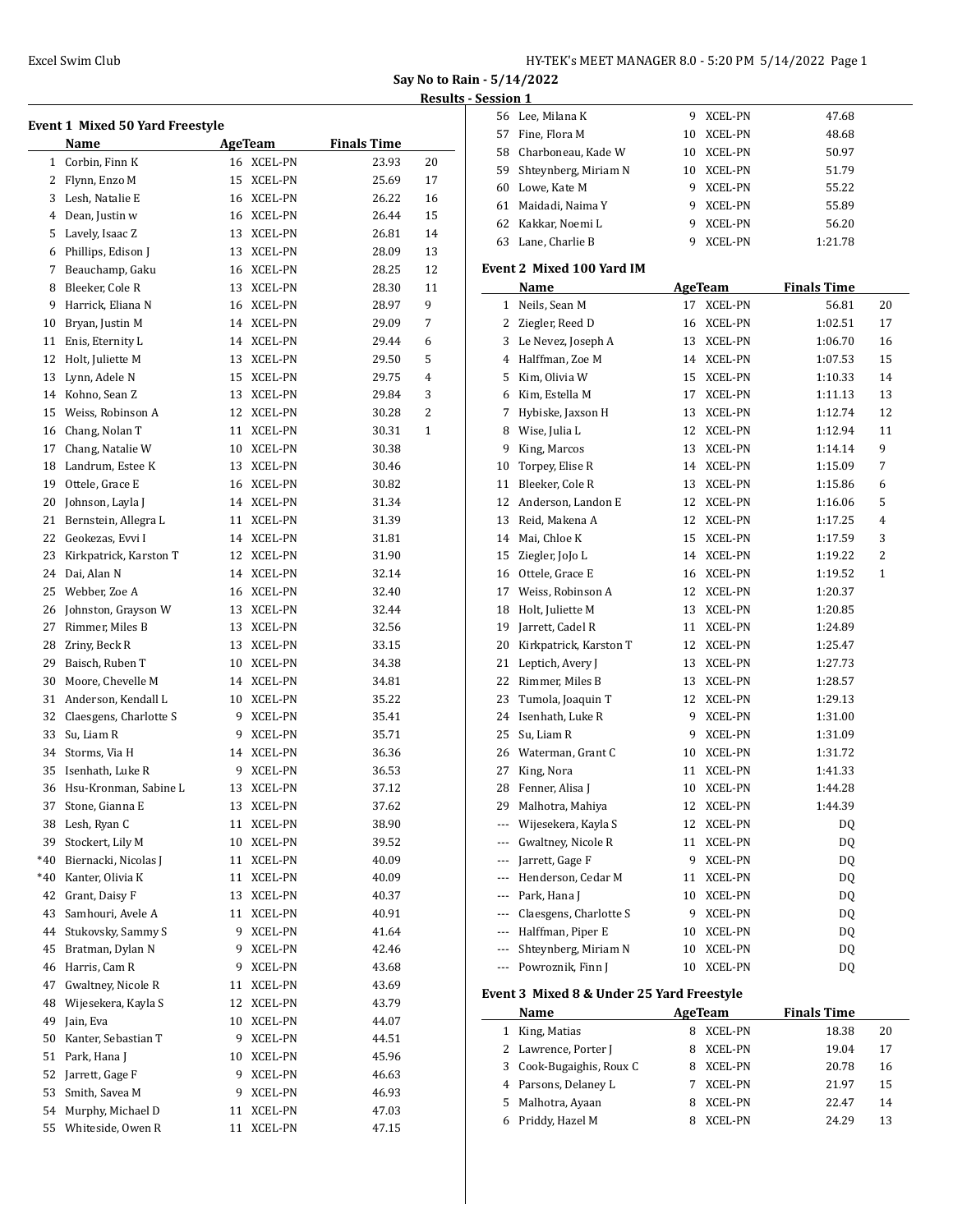| HY-TEK's MEET MANAGER 8.0 - 5:20 PM 5/14/2022 Page 2 |  |  |  |  |
|------------------------------------------------------|--|--|--|--|
|------------------------------------------------------|--|--|--|--|

**Say No to Rain - 5/14/2022**

# **Results 1**

|       | (Event 3 Mixed 8 & Under 25 Yard Freestyle) |    |                |                    |              |
|-------|---------------------------------------------|----|----------------|--------------------|--------------|
|       | Name                                        |    | AgeTeam        | <b>Finals Time</b> |              |
|       | 7 Smith, Lexie A                            | 7  | XCEL-PN        | 24.34              | 12           |
|       | 8 Charboneau, Kora M                        | 7  | XCEL-PN        | 26.02              | 11           |
|       | 9 Paganelli, Cate W                         |    | 6 XCEL-PN      | 30.84              | 9            |
|       | 10 Robinson, Blake W                        |    | 6 XCEL-PN      | 32.24              | 7            |
|       | 11 Adams, Iris E                            |    | 7 XCEL-PN      | 32.79              | 6            |
|       | 12 Cook-Bugaighis, Luxton P                 |    | 5 XCEL-PN      | 36.40              | 5            |
|       | 13 Harris, Cooper J                         | 7  | <b>XCEL-PN</b> | 39.31              | 4            |
|       | <b>Event 4 Mixed 50 Yard Backstroke</b>     |    |                |                    |              |
|       | Name                                        |    | <b>AgeTeam</b> | <b>Finals Time</b> |              |
|       | 1 Hybiske, Jaxson H                         |    | 13 XCEL-PN     | 33.06              | 20           |
|       | 2 Anderson, Landon E                        |    | 12 XCEL-PN     | 36.45              | 17           |
|       | 3 Dillstrom, Gwen P                         |    | 10 XCEL-PN     | 41.06              | 16           |
|       | 4 Waterman, Grant C                         |    | 10 XCEL-PN     | 41.55              | 15           |
|       | 5 Isenhath, Luke R                          |    | 9 XCEL-PN      | 42.57              | 14           |
|       | 6 Storms, Via H                             |    | 14 XCEL-PN     | 42.62              | 13           |
| 7     | Rimmer, Miles B                             |    | 13 XCEL-PN     | 42.78              | 12           |
|       |                                             |    | 11 XCEL-PN     | 43.01              | 11           |
| 9     | 8 Lesh, Claire A<br>Anderson, Kendall L     |    | 10 XCEL-PN     | 43.37              | 9            |
|       |                                             |    |                |                    |              |
|       | 10 Hsu-Kronman, Sabine L                    |    | 13 XCEL-PN     | 44.49              | 7            |
|       | 11 Yao, Caroline Y                          |    | 10 XCEL-PN     | 45.07              | 6            |
|       | 12 Malhotra, Mahiya                         |    | 12 XCEL-PN     | 46.67              | 5            |
| 13    | Halffman, Piper E                           | 10 | XCEL-PN        | 47.66              | 4            |
|       | 14 Stockert, Lily M                         |    | 10 XCEL-PN     | 50.88              | 3            |
|       | 15 Gwaltney, Nicole R                       |    | 11 XCEL-PN     | 51.20              | 2            |
|       | 16 Bratman, Dylan N                         |    | 9 XCEL-PN      | 52.72              | $\mathbf{1}$ |
|       | 17 Harris, Cam R                            |    | 9 XCEL-PN      | 52.91              |              |
|       | 18 Park, Hana J                             |    | 10 XCEL-PN     | 54.88              |              |
| 19    | Kanter, Sebastian T                         |    | 9 XCEL-PN      | 54.93              |              |
| 20    | Maidadi, Naima Y                            |    | 9 XCEL-PN      | 58.09              |              |
|       | 21 Lee, Milana K                            |    | 9 XCEL-PN      | 1:00.39            |              |
| 22    | Smith, Savea M                              | 9  | XCEL-PN        | 1:01.69            |              |
|       | --- Charboneau, Kora M                      | 7  | <b>XCEL-PN</b> | DQ                 |              |
|       | <b>Event 5 Mixed 100 Yard Butterfly</b>     |    |                |                    |              |
|       | <b>Name</b>                                 |    | <b>AgeTeam</b> | <b>Finals Time</b> |              |
| 1     | Bratman, Miles I                            | 13 | <b>XCEL-PN</b> | 1:05.53            | 20           |
| 2     | McVickar, Laura K                           | 15 | <b>XCEL-PN</b> | 1:13.38            | 17           |
| 3     | Chang, Natalie W                            | 10 | <b>XCEL-PN</b> | 1:17.06            | 16           |
| 4     | Kohno, Sean Z                               | 13 | <b>XCEL-PN</b> | 1:23.53            | 15           |
| 5     | Chang, Nolan T                              | 11 | XCEL-PN        | 1:26.60            | 14           |
|       | 6 Reid, Makena A                            | 12 | XCEL-PN        | 1:27.58            | 13           |
| ---   | Stone, Gianna E                             | 13 | XCEL-PN        | DQ                 | 12           |
| --- 1 | Whiteside, Owen R                           | 11 | <b>XCEL-PN</b> | DQ                 | 11           |
| ---   | Murphy, Michael D                           | 11 | XCEL-PN        | DQ                 | 9            |
|       | Event 6 Mixed 8 & Under 25 Yard Backstroke  |    |                |                    |              |
|       | Name                                        |    | <b>AgeTeam</b> | <b>Finals Time</b> |              |
| $1\,$ | King, Matias                                | 8  | XCEL-PN        | 22.14              | 20           |
|       | 2 Parsons, Delaney L                        | 7  | XCEL-PN        | 27.87              | 17           |
| 3     | Charboneau, Kora M                          | 7  | XCEL-PN        | 28.36              | 16           |
|       | 4 Robinson, Blake W                         | 6  | XCEL-PN        | 40.43              | 13           |
|       | 5 Cook-Bugaighis, Luxton P                  | 5  | XCEL-PN        | 43.87              | 11           |
| ---   | Smith, Lexie A                              | 7  | <b>XCEL-PN</b> | DQ                 | 15           |
|       | Harris, Cooper J                            | 7  | XCEL-PN        | DQ                 | 12           |
|       | Paganelli, Cate W                           | 6  | XCEL-PN        | DQ                 | 14           |
|       |                                             |    |                |                    |              |

|                          | Name                                     |    | AgeTeam        | <b>Finals Time</b> |    |
|--------------------------|------------------------------------------|----|----------------|--------------------|----|
| $\mathbf{1}$             | Neils, Sean M                            | 17 | XCEL-PN        | 29.15              | 20 |
| 2                        | Ziegler, Reed D                          | 16 | XCEL-PN        | 31.43              | 17 |
| 3                        | Le Nevez, Joseph A                       | 13 | XCEL-PN        | 32.59              | 16 |
|                          | 4 Dean, Justin w                         | 16 | XCEL-PN        | 33.93              | 15 |
|                          | 5 Kim, Estella M                         | 17 | XCEL-PN        | 36.03              | 14 |
|                          | 6 Wise, Julia L                          | 12 | XCEL-PN        | 36.44              | 13 |
| 7                        | Torpey, Elise R                          | 14 | XCEL-PN        | 37.31              | 12 |
| 8                        | Kim, Olivia W                            | 15 | XCEL-PN        | 37.67              | 11 |
| 9                        | Halffman, Zoe M                          | 14 | XCEL-PN        | 38.06              | 9  |
| 10                       | Anderson, Landon E                       | 12 | XCEL-PN        | 38.29              | 7  |
| 11                       | King, Marcos                             | 13 | XCEL-PN        | 38.90              | 6  |
| 12                       | Ziegler, JoJo L                          | 14 | XCEL-PN        | 39.27              | 5  |
| 13                       | Mai, Chloe K                             | 15 | XCEL-PN        | 39.68              | 4  |
| 14                       | Enis, Eternity L                         | 14 | XCEL-PN        | 40.21              | 3  |
|                          | 15 Weiss, Robinson A                     | 12 | XCEL-PN        | 40.44              | 2  |
| 16                       | Leptich, Avery J                         | 13 | XCEL-PN        | 40.61              | 1  |
| 17                       | Bernstein, Allegra L                     | 11 | XCEL-PN        | 40.71              |    |
| 18                       | Dai, Alan N                              | 14 | XCEL-PN        | 41.96              |    |
| 19                       | Bryan, Justin M                          | 14 | XCEL-PN        | 42.86              |    |
| 20                       | Johnston, Grayson W                      | 13 | XCEL-PN        | 45.35              |    |
| 21                       | Waterman, Grant C                        | 10 | XCEL-PN        | 46.14              |    |
| 22                       | Anderson, Kendall L                      | 10 | XCEL-PN        | 46.50              |    |
| 23                       | Su, Liam R                               | 9  | XCEL-PN        | 47.08              |    |
| 24                       | Malhotra, Mahiya                         | 12 | XCEL-PN        | 47.92              |    |
| 25                       | Phillips, Reed W                         | 8  | XCEL-PN        | 49.14              |    |
| 26                       | Lesh, Claire A                           | 11 | XCEL-PN        | 51.00              |    |
| 27                       | Jain, Eva                                | 10 | XCEL-PN        | 51.09              |    |
| 28                       | Yao, Caroline Y                          | 10 | XCEL-PN        | 51.13              |    |
| 29                       | Menon, Nisha M                           | 13 | XCEL-PN        | 52.47              |    |
| 30                       | King, Nora                               | 11 | XCEL-PN        | 53.21              |    |
| 31                       | Dillstrom, Gwen P                        | 10 | XCEL-PN        | 53.40              |    |
| 32                       | Grant, Daisy F                           | 13 | XCEL-PN        | 53.69              |    |
| 33                       | Jarrett, Gage F                          | 9  | XCEL-PN        | 55.84              |    |
| 34                       | Stukovsky, Sammy S                       | 9  | XCEL-PN        | 56.32              |    |
| 35                       | Wijesekera, Kayla S                      | 12 | XCEL-PN        | 57.62              |    |
|                          | 36 Fenner, Alisa J                       | 10 | XCEL-PN        | 59.40              |    |
|                          | 37 Lesh, Ryan C                          |    | 11 XCEL-PN     | 1:01.23            |    |
|                          | 38 Kakkar, Noemi L                       | 9. | XCEL-PN        | 1:16.75            |    |
| ---                      | Lane, Charlie B                          | 9  | XCEL-PN        | DQ                 |    |
| $\overline{\phantom{a}}$ | Kanter, Olivia K                         | 11 | XCEL-PN        | DQ                 |    |
| ---                      | Maidadi, Naima Y                         | 9  | XCEL-PN        | DQ                 |    |
| ---                      | Henderson, Cedar M                       | 11 | <b>XCEL-PN</b> | DQ                 |    |
|                          | --- Jarrett, Cadel R                     | 11 | <b>XCEL-PN</b> | DQ                 |    |
| $---$                    | Kanter, Sebastian T                      | 9  | XCEL-PN        | DQ                 |    |
|                          | --- Miley, Clara G                       | 10 | XCEL-PN        | DQ                 |    |
|                          | --- Lawrence, Porter J                   | 8  | XCEL-PN        | DQ                 |    |
|                          | --- Fine, Flora M                        | 10 | XCEL-PN        | DQ                 |    |
| ---                      | Charboneau, Kade W                       | 10 | XCEL-PN        | DQ                 |    |
|                          | <b>Event 8 Mixed 100 Yard Backstroke</b> |    |                |                    |    |
|                          | Name                                     |    | AgeTeam        | <b>Finals Time</b> |    |
| $\mathbf{1}$             | Phillips, Edison J                       | 13 | XCEL-PN        | 1:07.86            | 20 |
| 2                        | Bratman, Miles I                         | 13 | XCEL-PN        | 1:08.31            | 17 |
| 3                        | Lavely, Isaac Z                          | 13 | XCEL-PN        | 1:14.73            | 16 |
|                          | Geokezas, Evvi I<br>4                    | 14 | XCEL-PN        | 1:21.29            | 14 |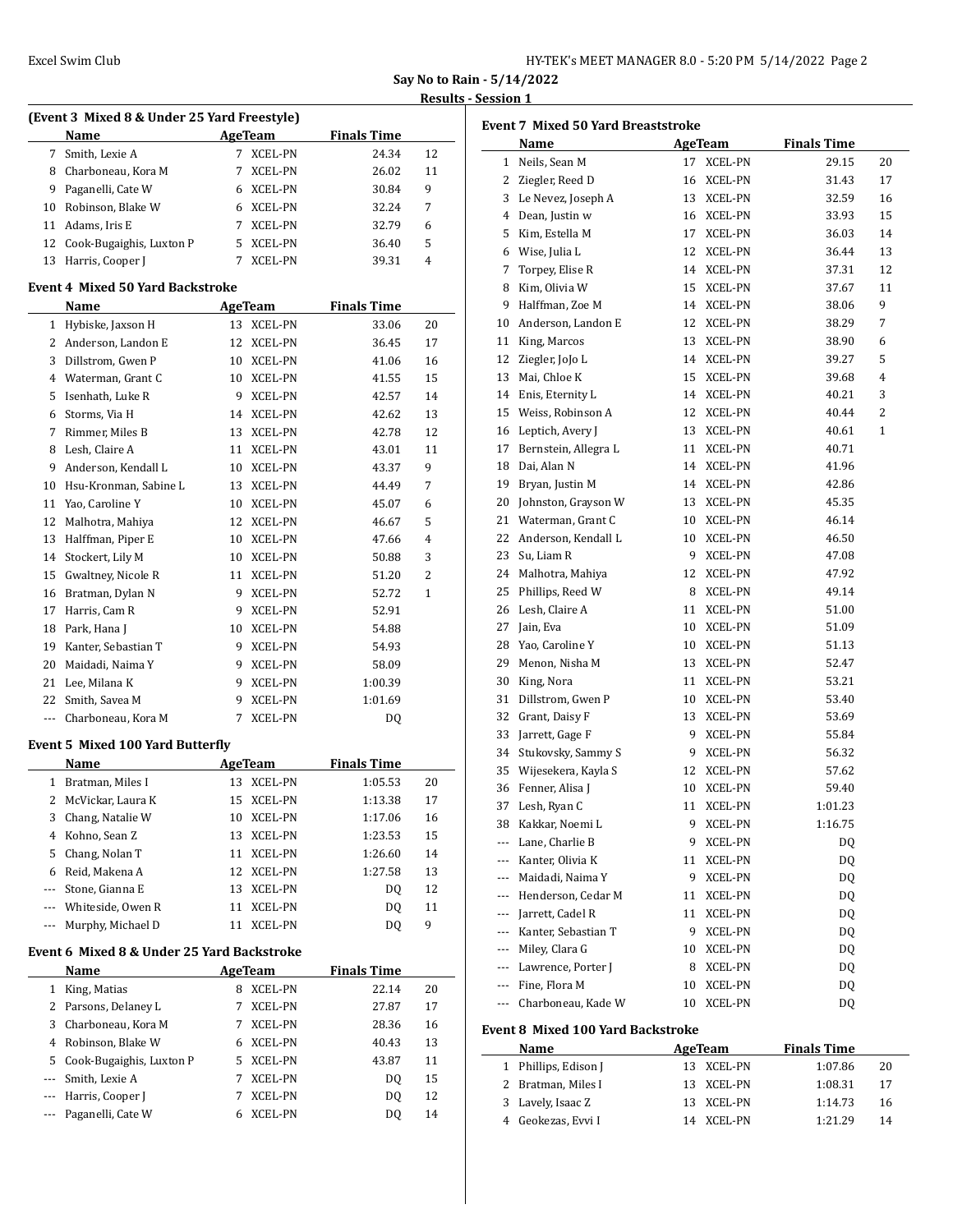$\overline{a}$ 

| HY-TEK's MEET MANAGER 8.0 - 5:20 PM 5/14/2022 Page 3 |  |  |  |
|------------------------------------------------------|--|--|--|
|------------------------------------------------------|--|--|--|

**Say No to Rain - 5/14/2022**

### **Results - Session 1**

 $\frac{1}{2}$ 

| (Event 8 Mixed 100 Yard Backstroke) |                      |    |                |                    |    |  |  |
|-------------------------------------|----------------------|----|----------------|--------------------|----|--|--|
|                                     | Name                 |    | AgeTeam        | <b>Finals Time</b> |    |  |  |
| 5.                                  | Reid, Makena A       |    | 12 XCEL-PN     | 1:24.28            | 13 |  |  |
| 6                                   | Moore, Chevelle M    |    | 14 XCEL-PN     | 1:35.56            | 12 |  |  |
|                                     | Stone, Gianna E      |    | 13 XCEL-PN     | 1:42.79            | 11 |  |  |
| 8                                   | Lee, Milana K        | 9  | <b>XCEL-PN</b> | 2:20.53            | 9  |  |  |
|                                     | --- Harris, Cam R    | 9  | XCEL-PN        | DO.                |    |  |  |
|                                     | McVickar, Laura K    |    | 15 XCEL-PN     | DO.                | 15 |  |  |
|                                     | Shteynberg, Miriam N | 10 | XCEL-PN        | DO                 |    |  |  |

#### **Event 9 Mixed 8 & Under 25 Yard Breaststroke**

|   | Name<br>AgeTeam          |                     | <b>Finals Time</b> |    |
|---|--------------------------|---------------------|--------------------|----|
|   | 1 Cook-Bugaighis, Roux C | XCEL-PN<br>8        | 29.58              | 20 |
|   | 2 Malhotra, Ayaan        | XCEL-PN<br>8        | 30.89              | 17 |
| 3 | Priddy, Hazel M          | <b>XCEL-PN</b><br>8 | 35.47              | 16 |
|   | --- Smith, Lexie A       | <b>XCEL-PN</b>      | DO.                |    |
|   | --- Robinson, Blake W    | XCEL-PN             | DO.                | 15 |
|   | --- Lawrence, Porter J   | XCEL-PN             | DO.                |    |

### **Event 10 Mixed 100 Yard Breaststroke**

|         | Name                  |    | <b>AgeTeam</b> | <b>Finals Time</b> |                |
|---------|-----------------------|----|----------------|--------------------|----------------|
| 1       | Corbin, Finn K        | 16 | <b>XCEL-PN</b> | 1:07.72            | 20             |
| 2       | Ziegler, Reed D       | 16 | <b>XCEL-PN</b> | 1:10.05            | 17             |
| 3       | Lesh, Natalie E       | 16 | <b>XCEL-PN</b> | 1:15.91            | 16             |
| 4       | Wise, Julia L         | 12 | <b>XCEL-PN</b> | 1:21.39            | 15             |
| 5       | Torpey, Elise R       | 14 | <b>XCEL-PN</b> | 1:21.76            | 14             |
| 6       | Beauchamp, Gaku       | 16 | <b>XCEL-PN</b> | 1:22.71            | 13             |
| 7       | Hybiske, Jaxson H     | 13 | <b>XCEL-PN</b> | 1:22.81            | 12             |
| 8       | Ziegler, JoJo L       | 14 | <b>XCEL-PN</b> | 1:26.88            | 11             |
| 9       | Chang, Natalie W      | 10 | <b>XCEL-PN</b> | 1:27.72            | 9              |
| $*10$   | McVickar, Laura K     | 15 | <b>XCEL-PN</b> | 1:27.90            | 6.5            |
| $*10$   | Enis, Eternity L      | 14 | <b>XCEL-PN</b> | 1:27.90            | 6.5            |
| 12      | Bernstein, Allegra L  | 11 | <b>XCEL-PN</b> | 1:28.75            | 5              |
| 13      | Leptich, Avery J      | 13 | <b>XCEL-PN</b> | 1:33.12            | 4              |
| 14      | Bryan, Justin M       | 14 | <b>XCEL-PN</b> | 1:35.78            | 3              |
| 15      | Phillips, Reed W      | 8  | XCEL-PN        | 1:52.46            | $\overline{2}$ |
| 16      | Dillstrom, Gwen P     | 10 | <b>XCEL-PN</b> | 1:54.86            | 1              |
| $---$   | Stockert, Lily M      | 10 | XCEL-PN        | DQ                 |                |
| $---$   | Henderson, Cedar M    | 11 | XCEL-PN        | DQ                 |                |
| $---$   | Hsu-Kronman, Sabine L | 13 | <b>XCEL-PN</b> | DQ                 |                |
| $- - -$ | Miley, Clara G        | 10 | <b>XCEL-PN</b> | DQ                 |                |

#### **Event 11 Mixed 50 Yard Butterfly**

|    | Name                   |    | AgeTeam        | <b>Finals Time</b> |                |
|----|------------------------|----|----------------|--------------------|----------------|
| 1  | Neils, Sean M          | 17 | <b>XCEL-PN</b> | 24.73              | 20             |
| 2  | Flynn, Enzo M          | 15 | <b>XCEL-PN</b> | 29.39              | 17             |
| 3  | Kim, Olivia W          | 15 | <b>XCEL-PN</b> | 31.57              | 16             |
| 4  | Le Nevez, Joseph A     | 13 | <b>XCEL-PN</b> | 31.69              | 15             |
| 5  | King, Marcos           | 13 | <b>XCEL-PN</b> | 32.16              | 14             |
| 6  | Bleeker, Cole R        | 13 | <b>XCEL-PN</b> | 33.95              | 13             |
| 7  | Ottele, Grace E        | 16 | <b>XCEL-PN</b> | 34.46              | 12             |
| 8  | Lynn, Adele N          | 15 | <b>XCEL-PN</b> | 34.52              | 11             |
| 9  | Kirkpatrick, Karston T | 12 | <b>XCEL-PN</b> | 35.43              | 9              |
| 10 | Johnson, Layla J       | 14 | <b>XCEL-PN</b> | 37.49              | 7              |
| 11 | Tumola, Joaquin T      | 12 | <b>XCEL-PN</b> | 39.19              | 6              |
| 12 | Claesgens, Charlotte S | 9  | <b>XCEL-PN</b> | 42.53              | 5              |
| 13 | Halffman, Piper E      | 10 | <b>XCEL-PN</b> | 43.41              | 4              |
| 14 | Yao, Caroline Y        | 10 | <b>XCEL-PN</b> | 48.54              | 3              |
| 15 | Grant, Daisy F         | 13 | <b>XCEL-PN</b> | 49.09              | $\overline{2}$ |

| --- Samhouri, Avele A  |   | 11 XCEL-PN     | DO.     |  |
|------------------------|---|----------------|---------|--|
| --- King, Nora         |   | 11 XCEL-PN     | DO      |  |
| --- Whiteside, Owen R  |   | 11 XCEL-PN     | DO.     |  |
| --- Smith, Savea M     | 9 | XCEL-PN        | DO.     |  |
| --- Fine, Flora M      |   | 10 XCEL-PN     | DO<br>1 |  |
| --- Stukovsky, Sammy S | 9 | <b>XCEL-PN</b> | DO      |  |
| --- Baisch, Ruben T    |   | <b>XCEL-PN</b> | DO.     |  |

## **Event 12 Mixed 8 & Under 25 Yard Butterfly**

|   | <b>Name</b>                  | AgeTeam   | <b>Finals Time</b> |    |
|---|------------------------------|-----------|--------------------|----|
| 1 | King, Matias                 | 8 XCEL-PN | 20.69              | 20 |
|   | 2 Parsons, Delaney L         | 7 XCEL-PN | 26.93              | 17 |
|   | 3 Cook-Bugaighis, Roux C     | 8 XCEL-PN | 27.34              | 16 |
|   | 4 Priddy, Hazel M            | 8 XCEL-PN | 33.19              | 15 |
|   | --- Cook-Bugaighis, Luxton P | XCEL-PN   | DΟ                 |    |

### **Event 13 Mixed 100 Yard Freestyle**

|    | Name                 | <b>AgeTeam</b> |                | <b>Finals Time</b> |                |
|----|----------------------|----------------|----------------|--------------------|----------------|
| 1  | Corbin, Finn K       | 16             | <b>XCEL-PN</b> | 55.32              | 20             |
| 2  | Lesh, Natalie E      | 16             | <b>XCEL-PN</b> | 57.12              | 17             |
| 3  | Halffman, Zoe M      | 14             | <b>XCEL-PN</b> | 57.29              | 16             |
| 4  | Bratman, Miles I     | 13             | <b>XCEL-PN</b> | 57.74              | 15             |
| 5  | Phillips, Edison J   | 13             | <b>XCEL-PN</b> | 1:01.02            | 14             |
| 6  | Dean, Justin w       | 16             | XCEL-PN        | 1:02.01            | 13             |
| 7  | Lavely, Isaac Z      | 13             | <b>XCEL-PN</b> | 1:02.46            | 12             |
| 8  | Harrick, Eliana N    | 16             | <b>XCEL-PN</b> | 1:02.62            | 11             |
| 9  | Beauchamp, Gaku      | 16             | XCEL-PN        | 1:04.08            | 9              |
| 10 | Mai, Chloe K         | 15             | <b>XCEL-PN</b> | 1:07.60            | 7              |
| 11 | Landrum, Estee K     | 13             | <b>XCEL-PN</b> | 1:08.27            | 6              |
| 12 | Chang, Nolan T       | 11             | XCEL-PN        | 1:08.48            | 5              |
| 13 | Holt, Juliette M     | 13             | XCEL-PN        | 1:09.10            | $\overline{4}$ |
| 14 | Geokezas, Evvi I     | 14             | <b>XCEL-PN</b> | 1:09.74            | 3              |
| 15 | Kohno, Sean Z        | 13             | <b>XCEL-PN</b> | 1:09.84            | $\overline{2}$ |
| 16 | Johnson, Layla J     | 14             | <b>XCEL-PN</b> | 1:13.21            | $\mathbf{1}$   |
| 17 | Moore, Chevelle M    | 14             | <b>XCEL-PN</b> | 1:14.21            |                |
| 18 | Tumola, Joaquin T    | 12             | <b>XCEL-PN</b> | 1:14.64            |                |
| 19 | Johnston, Grayson W  | 13             | <b>XCEL-PN</b> | 1:15.47            |                |
| 20 | Storms, Via H        | 14             | <b>XCEL-PN</b> | 1:19.85            |                |
| 21 | Baisch, Ruben T      | 10             | XCEL-PN        | 1:22.34            |                |
| 22 | Lesh, Claire A       | 11             | <b>XCEL-PN</b> | 1:25.48            |                |
| 23 | Menon, Nisha M       | 13             | <b>XCEL-PN</b> | 1:25.97            |                |
| 24 | Biernacki, Nicolas J | 11             | <b>XCEL-PN</b> | 1:28.21            |                |
| 25 | Lesh, Ryan C         | 11             | XCEL-PN        | 1:31.13            |                |
| 26 | Phillips, Reed W     | 8              | <b>XCEL-PN</b> | 1:33.42            |                |
| 27 | Kanter, Olivia K     | 11             | <b>XCEL-PN</b> | 1:33.58            |                |
| 28 | Fenner, Alisa J      | 10             | <b>XCEL-PN</b> | 1:37.09            |                |
| 29 | Bratman, Dylan N     | 9              | <b>XCEL-PN</b> | 1:40.10            |                |

## **Event 14 Mixed 200 Yard Freestyle Relay**

| <b>Team</b>          | Relay | <b>Finals Time</b> |    |
|----------------------|-------|--------------------|----|
| XCEL-PN<br>1         | A     | 1:40.55            | 40 |
| <b>XCEL-PN</b><br>2. | F     | 1:44.16            | 34 |
| <b>XCEL-PN</b><br>3. | B     | 1:53.37            | 32 |
| 4 XCEL-PN            | D     | 2:05.18            | 30 |
| <b>XCEL-PN</b><br>5. | G     | 2:05.71            | 28 |
| <b>XCEL-PN</b><br>6. |       | 2:06.19            | 26 |
| <b>XCEL-PN</b><br>7  | C     | 2:08.48            | 24 |
| XCEL-PN<br>8         |       | 2:15.47            | 22 |
| XCEL-PN<br>q         | L     | 2:21.49            | 18 |